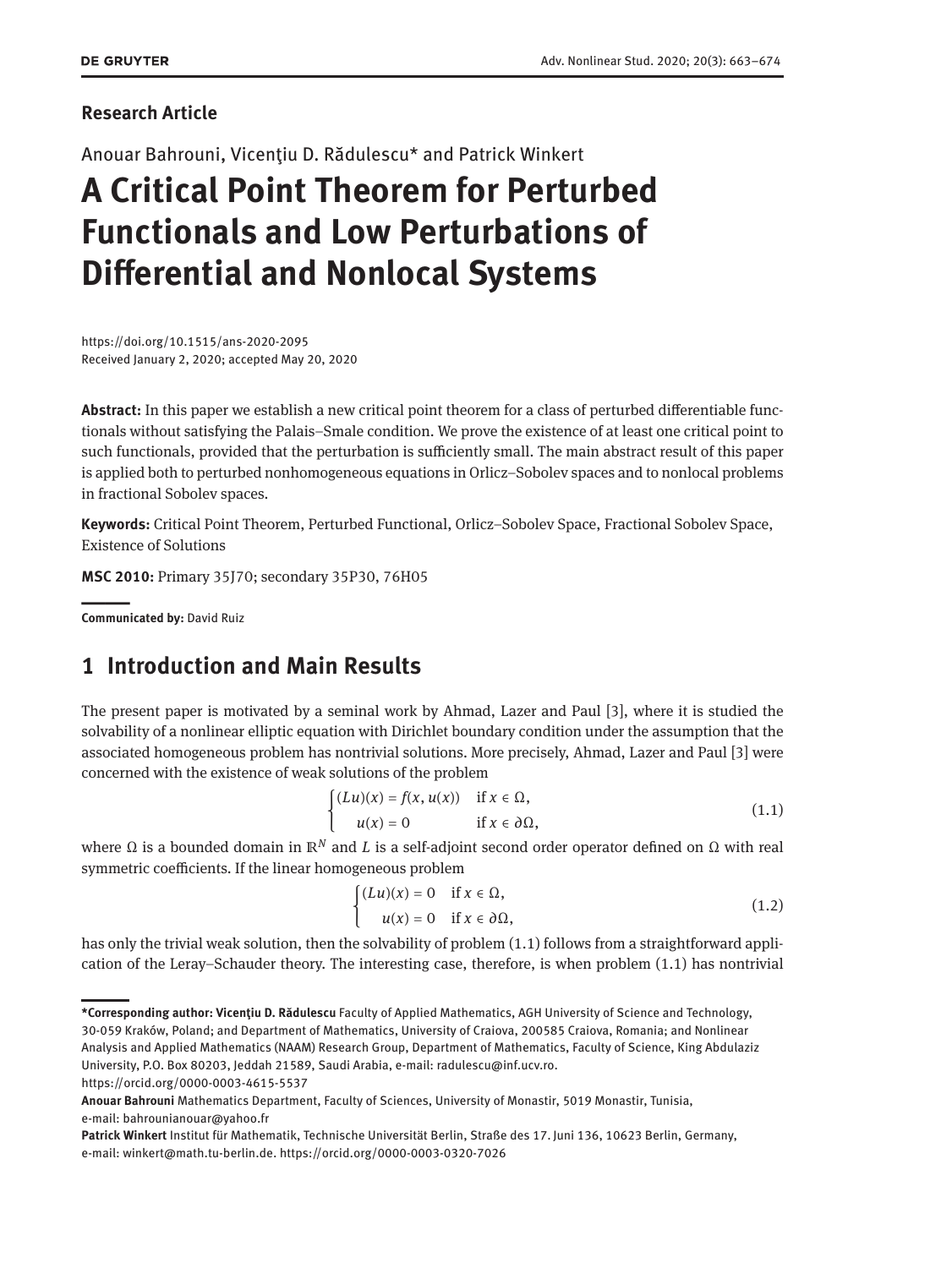solutions. This abstract setting corresponds to the resonance case. Ahmad, Lazer and Paul [\[3\]](#page-10-0) established a sufficient condition (which is sharp for a certain class of nonlinearities *f*) for the existence of solutions of problem [\(1.1\)](#page-0-0), provided that problem [\(1.2\)](#page-0-1) admits at least one nontrivial solution. Our purpose is to complement this pioneering result in the framework of perturbed energy functionals associated to nonlinear differential systems or nonlocal problems with a variational structure.

In the first part of the present paper we develop a new variational method to prove the existence of critical points of perturbed differentiable functionals defined on a real Banach space. In contrast to other works, we do not suppose that the functional satisfies the well-known Palais–Smale condition which is a crucial assumption in applying critical point theory. Our study is motivated by several works showing the existence of solutions for a class of perturbed nonlinear partial differential equations, see, for example, Bahri [\[5\]](#page-10-1), Bahri and Berestycki [\[6\]](#page-10-2), Bahrouni, Ounaies and Rădulescu [\[8–](#page-10-3)[10\]](#page-10-4), Bartsch and Willem [\[13\]](#page-10-5), Gonçalves and Miyagaki [\[18\]](#page-11-1), Kajikiya [\[22\]](#page-11-2), Mihăilescu and Rădulescu [\[23\]](#page-11-3), Struwe [\[34\]](#page-11-4) and the references therein. Since the pioneer work of Ambrosetti and Rabinowitz [\[4\]](#page-10-6) (see also [\[28,](#page-11-5) [29,](#page-11-6) [35,](#page-11-7) [36\]](#page-11-8)), different variants of critical point theorems have been developed. In [\[4\]](#page-10-6), in order to avoid the boundedness condition of a Palais–Smale sequence, Ambrosetti and Rabinowitz introduced a new type of assumption called a superquadratic growth condition, that is,

#### $B'(u)u \geq \alpha B(u)$

for some functional *B* on a Banach space and for a constant *α* > 2. This type of condition remained for a long time a crucial assumption to obtain bounded Palais–Smale sequences for functionals *A*(*u*) − *B*(*u*) with *A* quadratic and exhibiting a mountain pass geometry. We refer to Jeanjean [\[20\]](#page-11-9) for a thorough analysis of bounded Palais–Smale sequences and applications to nonlinear problems.

In the symmetric case, which corresponds to even energy functionals, there is a large literature on the existence of multiple and infinitely many solution (critical points), see, for example, Ambrosetti and Rabinowitz [\[4\]](#page-10-6), Bartsch [\[12\]](#page-10-7), Bartsch and Willem [\[13\]](#page-10-5), Kajikiya [\[21\]](#page-11-10), Willem [\[36\]](#page-11-8), Zou [\[37\]](#page-11-11) and the references therein. In the celebrated paper of Ambrosetti and Rabinowitz [\[4\]](#page-10-6) the existence of infinitely many critical points for a class of symmetric functionals *I* is proved by taking the max-min and the min-max of *I* over certain dual families of subsets of a real Banach space. In [\[12\]](#page-10-7) and [\[13\]](#page-10-5), new critical point results called fountain theorems are established. These are effective tools for studying the existence of infinitely many large or small energy solutions. It should be noted that the Palais–Smale condition on the functional plays an important role for these theorems and their applications.

Motivated by the results above, our aim in this paper is to prove a general critical point theorem for a class of perturbed functionals without satisfying the Palais–Smale condition. More precisely, we want to give an answer to the important question about the existence of critical points of functionals of the type  $I = I_1 + I_2$ , provided that *I*<sup>1</sup> has at least one critical point. Our abstract results are motivated by the existence of solutions of the following class of nonlinear equation in Orlicz–Sobolev spaces:

<span id="page-1-0"></span>
$$
\begin{cases}\n-\operatorname{div}(a(|\nabla u|)\nabla u) = f(x, u) + \lambda g(x, u) & \text{in } \Omega, \\
u = 0 & \text{on } \partial \Omega,\n\end{cases}
$$
\n(1.3)

where Ω ⊂ ℝ<sup>*N*</sup> is supposed to be a bounded domain,  $\lambda \in \mathbb{R}$  and *f*, *g* are two continuous functions. Another motivation comes from nonlocal problems for the fractional Laplacian given in the form

<span id="page-1-1"></span>
$$
\begin{cases} (-\Delta)^s u = \lambda g(x, u) + f(x) & \text{in } \Omega, \\ u = 0 & \text{in } \mathbb{R}^N \setminus \Omega, \end{cases}
$$
 (1.4)

where (−∆) *s* stands for the fractional Laplacian, Ω is an open bounded smooth domain, *N* ≥ 3, *s* ∈ (0, 1) and *f*, *g* are continuous functions.

Our paper is organized as follows. In Section [2](#page-2-0) we give some definitions and fundamental properties of the Orlicz–Sobolev spaces. In Section [3](#page-4-0) we establish two critical point theorems which asserts the existence of at least one critical point of certain functionals. In the last sections, namely Sections [4](#page-6-0) and [5,](#page-8-0) we are going to apply our abstract results to certain classes of nonlinear equations in Orlicz–Sobolev spaces like [\(1.3\)](#page-1-0) and to nonlocal equations driven by the fractional Laplacian as written in [\(1.4\)](#page-1-1), respectively.

Some of the methods used in this paper have been widely described in the recent monographs [\[26,](#page-11-12) [27\]](#page-11-13).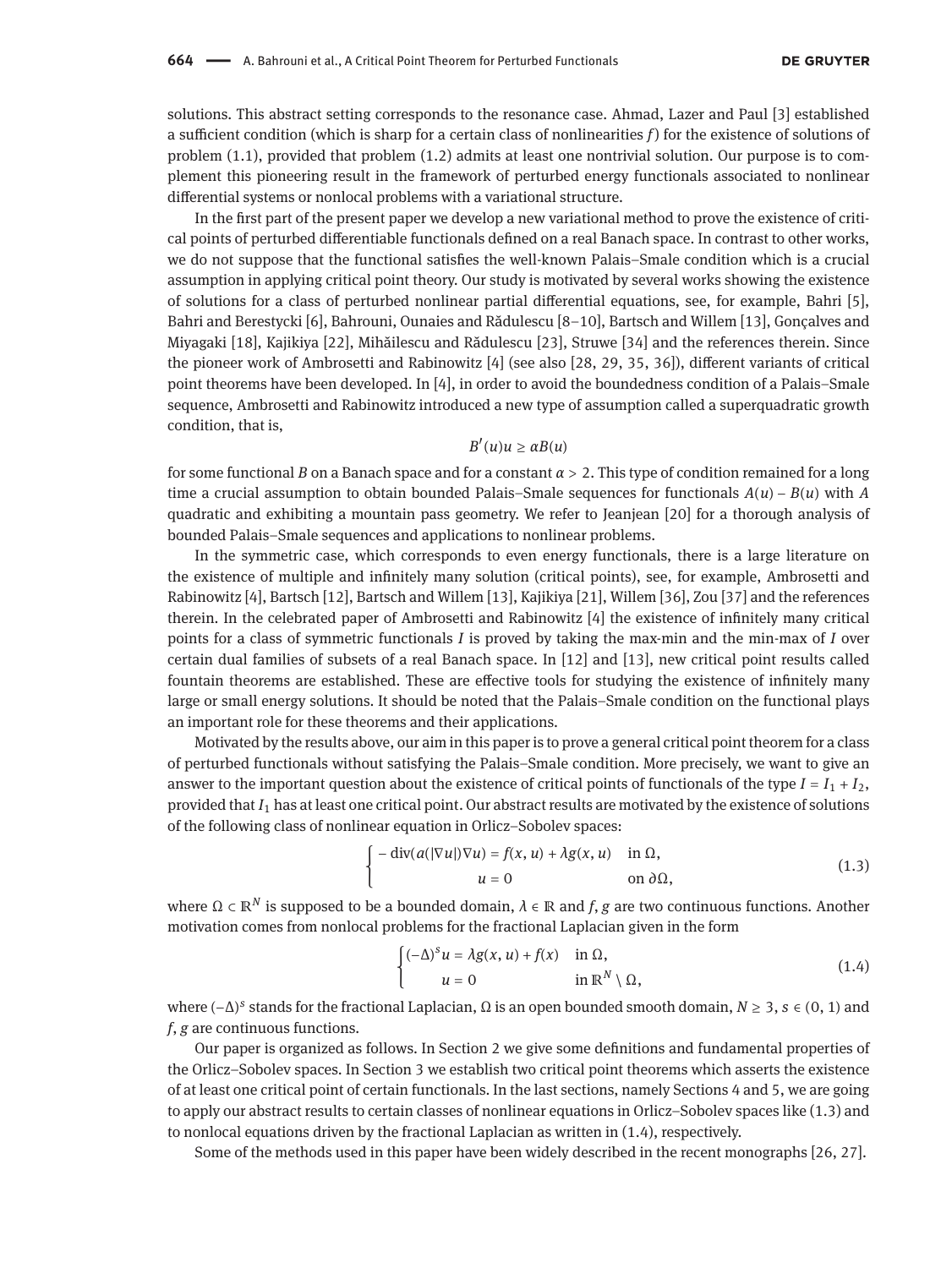### <span id="page-2-0"></span>**2 Preliminary Results**

We denote by  $L^p(\mathbb{R}^N)$  the usual Lebesgue space equipped with the norm

$$
||u||_m = \left(\int_{\mathbb{R}^N} |u|^m dx\right)^{\frac{1}{m}} \quad \text{for all } 1 \leq m < \infty.
$$

Furthermore, *L*∞(ℝ*<sup>N</sup>* , ℝ) stands for the space of all essentially bounded (measurable) functions from ℝ*<sup>N</sup>* into R endowed with the norm

$$
||u||_{\infty} = \text{ess sup}\{|u(x)| : x \in \mathbb{R}^N\}.
$$

By  $B(0,R)$  we denote the open ball of radius  $R$  centered at zero and  $B^c(0,R) = \mathbb{R}^N \setminus B(0,R)$  is the complement of  $B(0, R)$  in  $\mathbb{R}^N$ .

The following definition is important in our treatment.

**Definition 2.1.** Let *X* be a real Banach space, let  $c \in \mathbb{R}$  and let  $F \subset X$  be a closed subset. We say that *I* ∈  $C^1(X, \mathbb{R})$  satisfies the Palais–Smale condition at level  $c \in \mathbb{R}$  on *F* ((PS)<sub>*F*,*c*</sub> for short), if any subsequence  $(u_n)_{n \in \mathbb{N}}$  ⊆ *F* such that  $I(u_n)$  → *c* and  $I'(u_n)$  → 0 in  $X^*$ , has a convergent subsequence to some  $u \in F$ . If  $F = X$ , we write (PS)*c*.

This compactness-type condition on *I* is crucial in deriving the minimax theory of the critical values.

Let us recall the following version of Ekeland's variational principle established by Ekeland [\[16\]](#page-11-14) or Gonçalves and Miyagaki [\[18\]](#page-11-1).

<span id="page-2-4"></span>**Theorem 2.2.** Let *X* be a real Banach space. If  $I \in C^1(X, \mathbb{R})$  is bounded from below on a closed subset  $F \subset X$ *with a nonempty interior and if*

<span id="page-2-2"></span>
$$
I(v) < 0 < \inf_{u \in \partial F} I(u) \quad \text{for some } v \in F^{\circ}, \tag{2.1}
$$

*then*

<span id="page-2-1"></span>
$$
c := \inf_{u \in F} I(u) \tag{2.2}
$$

*is a critical value provided that* (PS)*F*,*<sup>c</sup> holds.*

**Definition 2.3.** Let *X* be a real Banach space and  $I \in C^1(X, \mathbb{R})$ .

- (1) We say that *u* is a *c*-Ekeland solution of *I* if  $I(u) = 0$  and  $I'(u) = c$ , where *c* is given in [\(2.2\)](#page-2-1).
- (2) We say that *I* has the Ekeland geometry if *I* satisfies property [\(2.1\)](#page-2-2).
- (3) We say that *I* has a mountain pass geometry if there exist  $u_1 \in X$  and constants  $r, \rho > 0$  such that

$$
I(u_1) < 0
$$
,  $||u_1|| > r$  and  $I(u) \geq \rho$  when  $||u|| = r$ .

(4) We say that *u* is a *c*-mountain pass solution of *I* if it has a mountain pass geometry,  $I(u) = c$  and  $I'(u) = c$ , where

$$
c = \inf_{\gamma \in \Gamma} \max_{0 \le t \le 1} I(\gamma(t))
$$

and

$$
\Gamma = \{ \gamma \in C([0, 1], E) : \gamma(0) = 0, \gamma(1) = u \}.
$$

Let *X* be a real Banach space and let  $I \in C^1(X,\mathbb{R})$ . We denote by  $\widetilde{I}$  the functional of class  $C^1(X,\mathbb{R})$  defined by

<span id="page-2-3"></span>
$$
\widetilde{I}(u) = I(u) \quad \text{for } \|u\| \le 2M \qquad \text{and} \qquad \widetilde{I}(u) = \alpha \quad \text{for } \|u\| \ge 4M, \tag{2.3}
$$

where *M* is a positive constant and  $\alpha \in \mathbb{R}$ .

Now, we recall some basic facts about Orlicz and Orlicz–Sobolev spaces. For more details we refer to Adams and Hedberg [\[1\]](#page-10-8), Adams [\[2\]](#page-10-9), Gossez [\[19\]](#page-11-15), Mihăilescu and Rădulescu [\[23\]](#page-11-3), Rao and Ren [\[30\]](#page-11-16) and the references therein.

Let Ω be a bounded domain in  $\mathbb{R}^N$ , *N* ≥ 3, with smooth boundary *∂*Ω.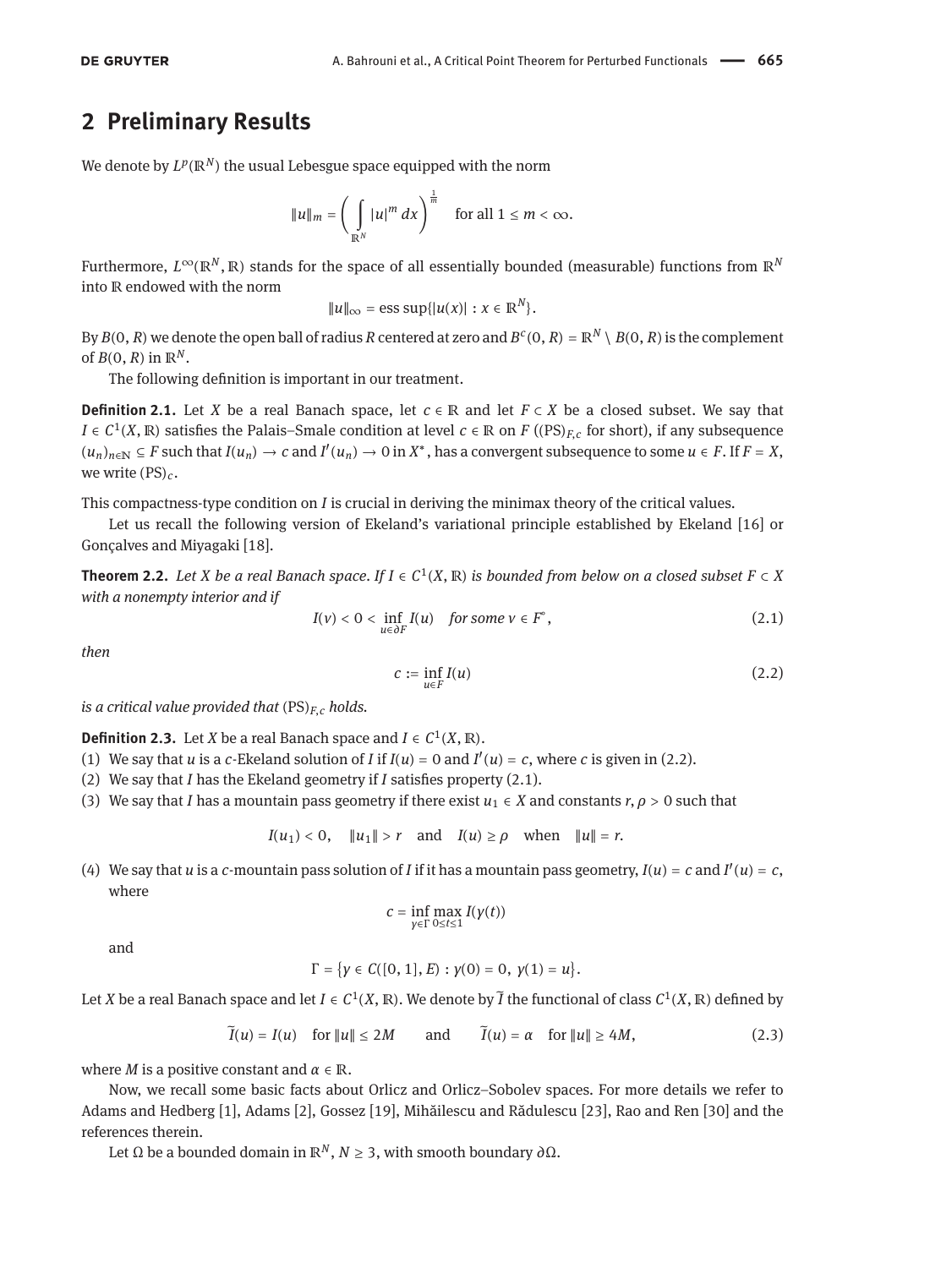**666** - A. Bahrouni et al., A Critical Point Theorem for Perturbed Functionals

Assume that  $a: (0, \infty) \to \mathbb{R}$  is a function such that the mapping  $\varphi : \mathbb{R} \to \mathbb{R}$ , defined by

$$
\varphi(t) = a(|t|)t
$$
 for  $t \neq 0$  and  $\varphi(t) = 0$  for  $t = 0$ ,

is an odd, increasing homeomorphisms from ℝ onto ℝ. We define

$$
\phi(t) = \int\limits_0^t \varphi(s) \, ds \quad \text{and} \quad \phi^*(t) = \int\limits_0^t \varphi^{-1}(s) \, ds \quad \text{for all } t \in \mathbb{R}.
$$

Observe that  $\phi$  is a Young function, that is,

$$
\phi(0) = 0
$$
,  $\phi$  is convex and  $\lim_{x \to \infty} \phi(x) = +\infty$ .

Moreover, since  $\phi(x) = 0$  if and only if  $x = 0$ , we obtain

$$
\lim_{x \to 0} \frac{\phi(x)}{x} = 0 \quad \text{and} \quad \lim_{x \to \infty} \frac{\phi(x)}{x} = +\infty.
$$

Then  $\phi$  is called a *N*-function. The function  $\phi^*$  is called the complementary function of  $\phi$ . We observe that *ϕ* ∗ is also an *N*-function and Young's inequality holds, that is,

$$
t \le \phi(s) + \phi^*(t) \quad \text{for all } s, t \ge 0.
$$

The Orlicz space  $L_\phi(\Omega)$  defined by the *N*-function is the space of all measurable functions  $u: \Omega \to \mathbb{R}$  such that

$$
\|u\|_{L_{\phi}}=\sup\left\{\int\limits_{\Omega}uv\,dx:\int\limits_{\Omega}\phi^{\ast}(|v|)\,dx\leq 1\right\}<\infty.
$$

Then (*Lϕ*(Ω), ‖ ⋅ ‖*L<sup>ϕ</sup>* ) is a Banach space whose norm is equivalent to the Luxemburg norm

$$
||u||_{\phi} := \inf \left\{ k > 0 : \int_{\Omega} \phi \left( \frac{u}{k} \right) dx \leq 1 \right\}.
$$

In Orlicz spaces we also have Hölder's inequality in the form

$$
\int_{\Omega} uv \, dx \le 2||u||_{L_{\phi}}||u||_{L_{\phi^*}} \quad \text{for all } u \in L_{\phi}(\Omega) \text{ and for all } v \in L_{\phi^*}(\Omega),
$$

see, for example, Rao and Ren [\[30\]](#page-11-16).

We denote by  $W^1L_\phi(\Omega)$  the Orlicz–Sobolev space defined by

$$
W^{1}L_{\phi}(\Omega) = \left\{u \in L_{\phi} : \frac{\partial u}{\partial x_{i}} \in L_{\phi}(\Omega) \text{ for } i = 1, ..., N\right\}.
$$

This is a Banach space with respect to the norm

$$
||u||_{1,\phi} := ||u||_{\phi} + |||\nabla u||_{\phi}.
$$

Furthermore, we define the Orlicz–Sobolev space  $W_0^1L_\phi$  as the closure of  $C_0^\infty(\Omega)$  in  $W^1L_\phi(\Omega).$  By Lemma 5.7 in Gossez [\[19\]](#page-11-15) we may consider on  $W_0^1L_\phi$  the equivalent norm

$$
||u||:=||\nabla u|||_{\phi}.
$$

We define

$$
\varphi_0 := \inf_{t>0} \frac{t\varphi(t)}{\varphi(t)}
$$
 and  $\varphi^0 := \sup_{t>0} \frac{t\varphi(t)}{\varphi(t)}$ .

In this paper we assume that

<span id="page-3-0"></span>
$$
1 \le \varphi_0 < \frac{t\varphi(t)}{\varphi(t)} \le \varphi^0 < \infty \quad \text{for all } t \ge 0. \tag{2.4}
$$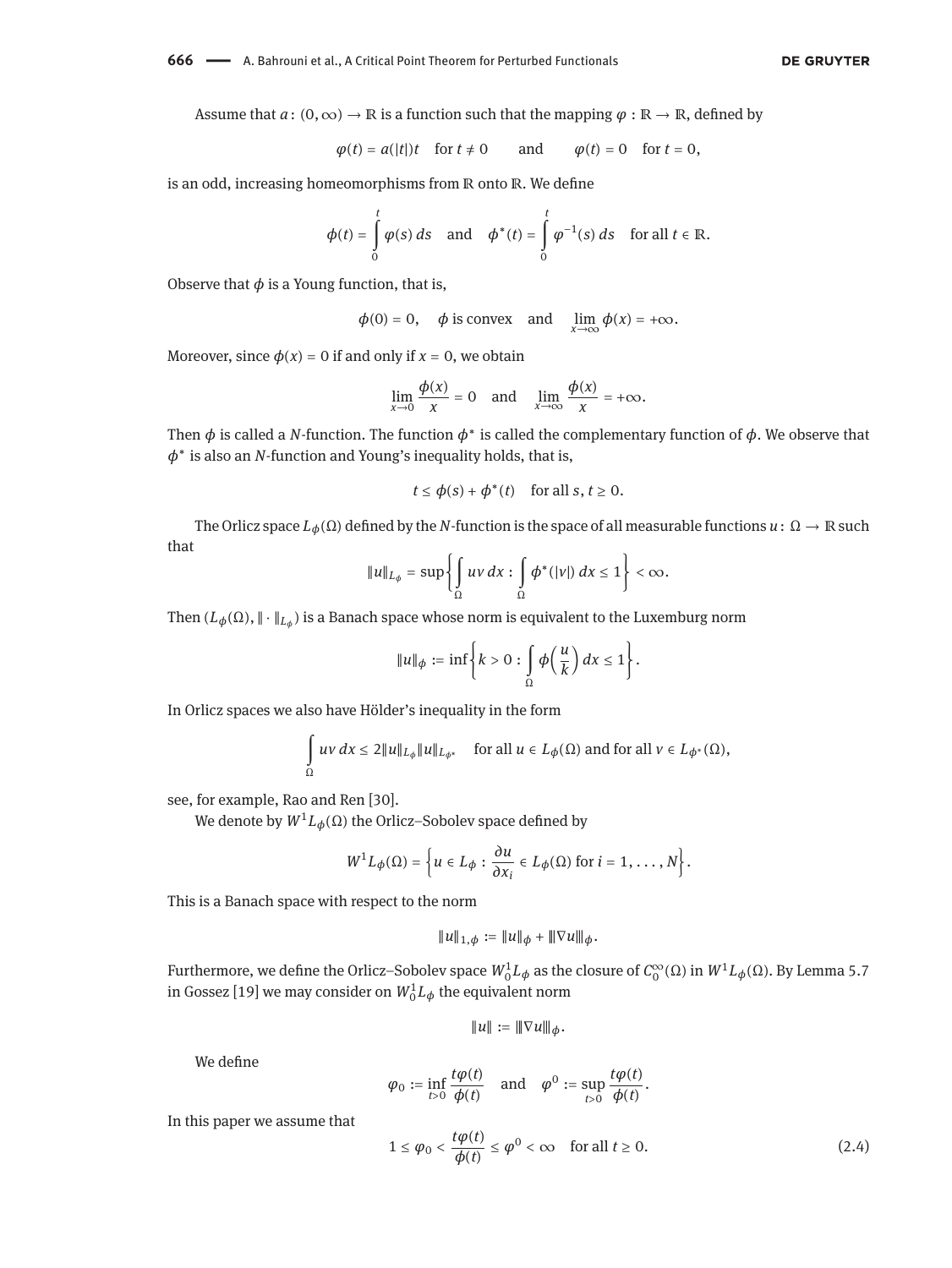Condition [\(2.4\)](#page-3-0) implies that  $\phi$  satisfies the  $\Delta_2$ -condition, that is,

<span id="page-4-6"></span><span id="page-4-5"></span><span id="page-4-1"></span>
$$
\phi(2t) \le K\phi(t) \quad \text{for all } t \ge 0,
$$
\n(2.5)

where *K* is a positive constant. In addition, we have the following statements:

$$
\|u\|^{\varphi^0} \le \int\limits_{\Omega} \phi(|\nabla u|) \, dx \le \|u\|^{\varphi_0} \quad \text{for all } u \in W_0^1 L_\phi(\Omega) \text{ with } \|u\| < 1,\tag{2.6}
$$

$$
\|u\|^{\varphi_0} \le \int\limits_{\Omega} \phi(|\nabla u|) \, dx \le \|u\|^{\varphi^0} \quad \text{for all } u \in W_0^1 L_\phi(\Omega) \text{ with } \|u\| > 1,\tag{2.7}
$$

see Mihăilescu and Rădulescu [\[23\]](#page-11-3).

Furthermore, in this paper we assume that the function  $\phi$  satisfies the following condition:

<span id="page-4-2"></span>
$$
[0, +\infty) \ni t \mapsto \phi(\sqrt{t}) \text{ is convex.}
$$
 (2.8)

Conditions [\(2.5\)](#page-4-1) and [\(2.8\)](#page-4-2) guarantee that the Orlicz–Sobolev space  $W_0^1L_\phi(\Omega)$  is a reflexive Banach space, see Mihăilescu and Rădulescu [\[24\]](#page-11-17).

### <span id="page-4-0"></span>**3 Critical Point Theory for Perturbed Functionals**

We are now ready to state our main abstract result.

<span id="page-4-4"></span>**Theorem 3.1.** *Let X be a real Banach space and let*  $I<sub>\lambda</sub>$  *be a real-valued functional on X* such that

$$
I_{\lambda}=I_1+\lambda I_2,
$$

 $with \lambda \in \mathbb{R}$  and  $I_1, I_2 \in C^1(X, \mathbb{R})$ *. We suppose that:* 

- (I)  $I_1$  has an Ekeland geometry,  $I_1$  satisfies the  $(PS)_{F,c}$ -condition and  $\tilde{I}_2$  as well as  $\tilde{I}'_2$  are bounded, where  $\tilde{I}_2$ and  $\tilde{I}'_2$  are defined in [\(2.3\)](#page-2-3).
- (II) *For a c-Ekeland solution u of I*1*, there exists a positive constant M such that*

$$
||u||\leq M,
$$

*where M is given in* [\(2.3\)](#page-2-3)*.*

(III) *For every*  $\lambda > 0$ ,  $\tilde{I}_\lambda = I_1 + \lambda \tilde{I}_2 \in C^1(X, \mathbb{R})$  *and it satisfies the*  $(PS)_{F,c}$ *-condition. Then there exists*  $\lambda_0 > 0$  *such that, for each*  $|\lambda| < \lambda_0$ ,  $I_\lambda$  *has a critical point.* 

*Proof.* By assumption (I) along with Theorem [2.2,](#page-2-4) we can conclude that there exist  $c \in \mathbb{R}$ , a closed subset *F*  $\subset$  *X* and *u*<sub>1</sub>  $\in$  *X* such that

$$
c = \inf_{u \in F} I_1(u) = I_1(u_1) < 0.
$$

Step 1:  $\tilde{I}_\lambda$  admits a critical point  $u_2 \in X$ . Because of the boundedness of  $\tilde{I}_2$ , we get

<span id="page-4-3"></span>
$$
I_1(u) - C\lambda \le \widetilde{I}_{\lambda}(u) \le I_1(u) + C\lambda \quad \text{for all } u \in X,
$$
\n(3.1)

where  $C > 0$  is independent of  $\lambda$  and  $u$ . From [\(3.1\)](#page-4-3) and condition (I) it follows that, for  $|\lambda|$  small enough,

$$
-\infty<\inf_{u\in F}\widetilde I_\lambda(u)<0
$$

and

$$
0<\inf_{u\in\partial F}I_1(u)-C\lambda<\inf_{u\in\partial F}\widetilde{I}_\lambda(u).
$$

This implies that, for  $|\lambda|$  small enough,  $\tilde{I}_\lambda$  has the Ekeland geometry and satisfies the  $(PS)_{F,c}$ -condition. These facts in combination with Theorem [2.2](#page-2-4) show that, for  $|\lambda|$  small enough,  $\tilde{I}_\lambda$  admits a critical point  $u_2 \in X$  such that

$$
c_{\lambda}=\inf_{u\in F}\widetilde{I}_{\lambda}(u)=\widetilde{I}_{\lambda}(u_2).
$$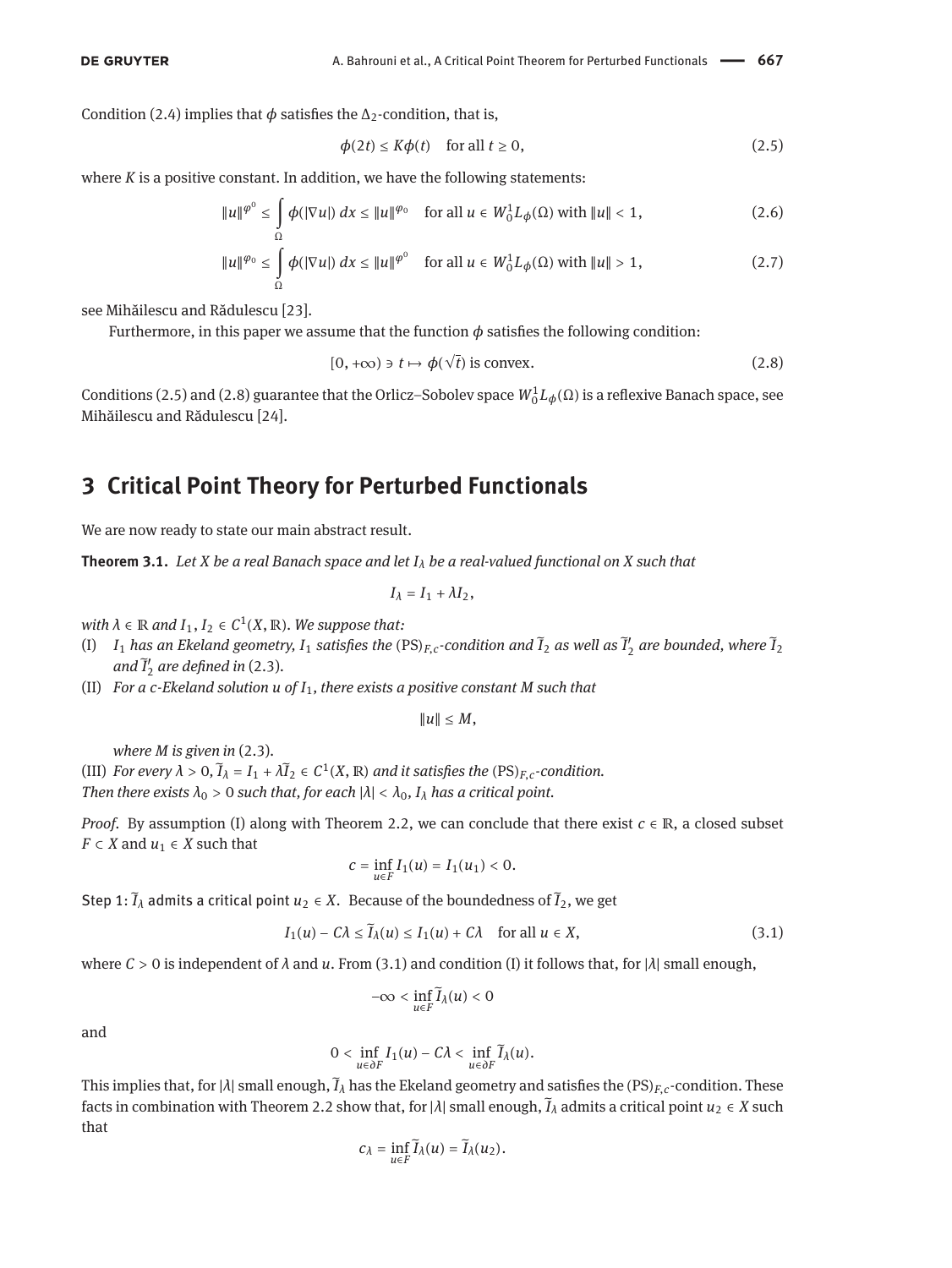Step 2:  $c_{\lambda} \rightarrow c$  as  $\lambda \rightarrow 0$ . In view of [\(3.1\)](#page-4-3), we infer that

$$
c - |\lambda| C \leq c_{\lambda} \leq c + |\lambda| C \quad \text{for all } \lambda \in \mathbb{R},
$$

which proves the claim.

Step 3. There exists  $\lambda_0 > 0$  such that, for  $|\lambda| < \lambda_0$ , any  $c_\lambda$ -Ekeland solution *u* of  $\tilde{I}_\lambda$  satisfies

 $\|u\| \leq 2M$ .

Suppose that the claim is not satisfied. Then there exist sequences  $(\lambda_n)_{n\in\mathbb{N}}\subseteq\mathbb{R}$  and  $(u_n)_{n\in\mathbb{N}}\subseteq X$  such that  $(\lambda_n)_{n\in\mathbb{N}}$  converges to zero,  $u_n$  is a  $c_{\lambda_n}$ -Ekeland solution of  $\widetilde{I}_{\lambda_n}$  and

<span id="page-5-0"></span>
$$
||u_n|| > 2M. \tag{3.2}
$$

We are going to shows that  $u_n \to u_0$  in *X* (for a subsequence if necessary, still denoted by  $(u_n)_{n \in \mathbb{N}}$ ), where  $u_0$  is a *c*-Ekeland solution of *I*<sub>1</sub>. By definition,  $\tilde{I}_{\lambda_n}(u_n) = c_{\lambda_n}$  and  $\tilde{I}'_{\lambda_n}(u_n) = 0$ . Hence, using Step 2, the boundedness of  $\tilde{I}_2$  and the fact that  $\lambda_n \to 0$  leads to

$$
I_1(u_n) \to c
$$
 and  $I'_1(u_n) \to 0$  as  $n \to +\infty$ .

By assumption (I) it follows that there exists a subsequence of  $(u_n)$  (still denoted by  $u_n$ ) and  $u_0 \in X$  such that  $u_n \rightarrow u_0$  in *X*. Hence, we obtain

$$
I_1(u_0) = c
$$
 and  $I'_1(u_0) = 0$ .

This shows that  $u_0$  is a *c*-Ekeland solution of  $I_1$ . Therefore, with a view of (II), we finally get

$$
||u_n|| = ||u_n - u_0 + u_0|| \le ||u_n - u_0|| + ||u_0|| < 2M
$$

for all *n* large enough. This is a contradiction to [\(3.2\)](#page-5-0) and so, Step 3 has been proved.

Now, combining the steps above, we conclude, for |*λ*| small enough, that

$$
\widetilde{I}_{\lambda}(u_2) = I_{\lambda}(u_2) = c_{\lambda}
$$
 and  $\widetilde{I}'_{\lambda}(u_2) = I'_{\lambda}(u_2) = 0$ .

This finishes the proof.

**Remark 3.2.** (1) Under the conditions of Theorem [3.1,](#page-4-4) we point out that the functional  $I_\lambda$  does not have to satisfy the (PS)-condition.

(2) Let *X* be a Banach space of real-valued functions which has the following property: If  $u_n \to u$  in *X*, then there exists a subsequence  $(u_{\varphi(n)})_{n\in\mathbb{N}}$  of  $(u_n)_{n\in\mathbb{N}}$  such that  $u_{\varphi(n)}\to u$  in  $L^{\infty}(X)$ . In this case we can replace  $||u||$  ≤ *M* in [\(2.3\)](#page-2-3) by  $||u||_{\infty}$  ≤ *M*. Moreover, we can replace assumption (II) in Theorem [3.1](#page-4-4) by

‖*u*‖<sup>∞</sup> ≤ *M*,

where *M* is given in [\(2.3\)](#page-2-3) and *u* being a *c*-Ekeland solution of *I*1.

As a direct consequence of Theorem [\(3.1\)](#page-4-4) we can state the following results.

**Theorem 3.3.** *Let X be a real Banach space and let I<sup>λ</sup> be a real-valued functional on X such that*

$$
I_{\lambda}=I_1+\lambda I_2
$$

 $with \lambda \in \mathbb{R}$  and  $I_1, I_2 \in C^1(X, \mathbb{R})$ . We suppose the following assumptions:

(1)  $I_1$  has a mountain pass geometry,  $I_1$  satisfies the (PS)-condition,  $\tilde{I}_2$  and  $\tilde{I}'_2$  are bounded.

(2) *The exists a positive constant M such that*

 $\|u\| \leq M$ ,

*where M is given in* [\(2.3\)](#page-2-3) *for every c-mountain pass solution u of I*1*.*

(3) *For every*  $\lambda > 0$ ,  $\tilde{I}_\lambda = I_1 + \lambda \tilde{I}_2$  *satisfies the* (PS)*-condition.* 

*Then there exists*  $\lambda_0 > 0$  *such that, for all*  $|\lambda| < \lambda_0$ ,  $I_\lambda$  *has a critical point.* 

*Proof.* Applying the mountain pass theorem, see, for example, Rabinowitz [\[28\]](#page-11-5), the proof can be done in a similar way to that of Theorem [3.1.](#page-4-4) $\Box$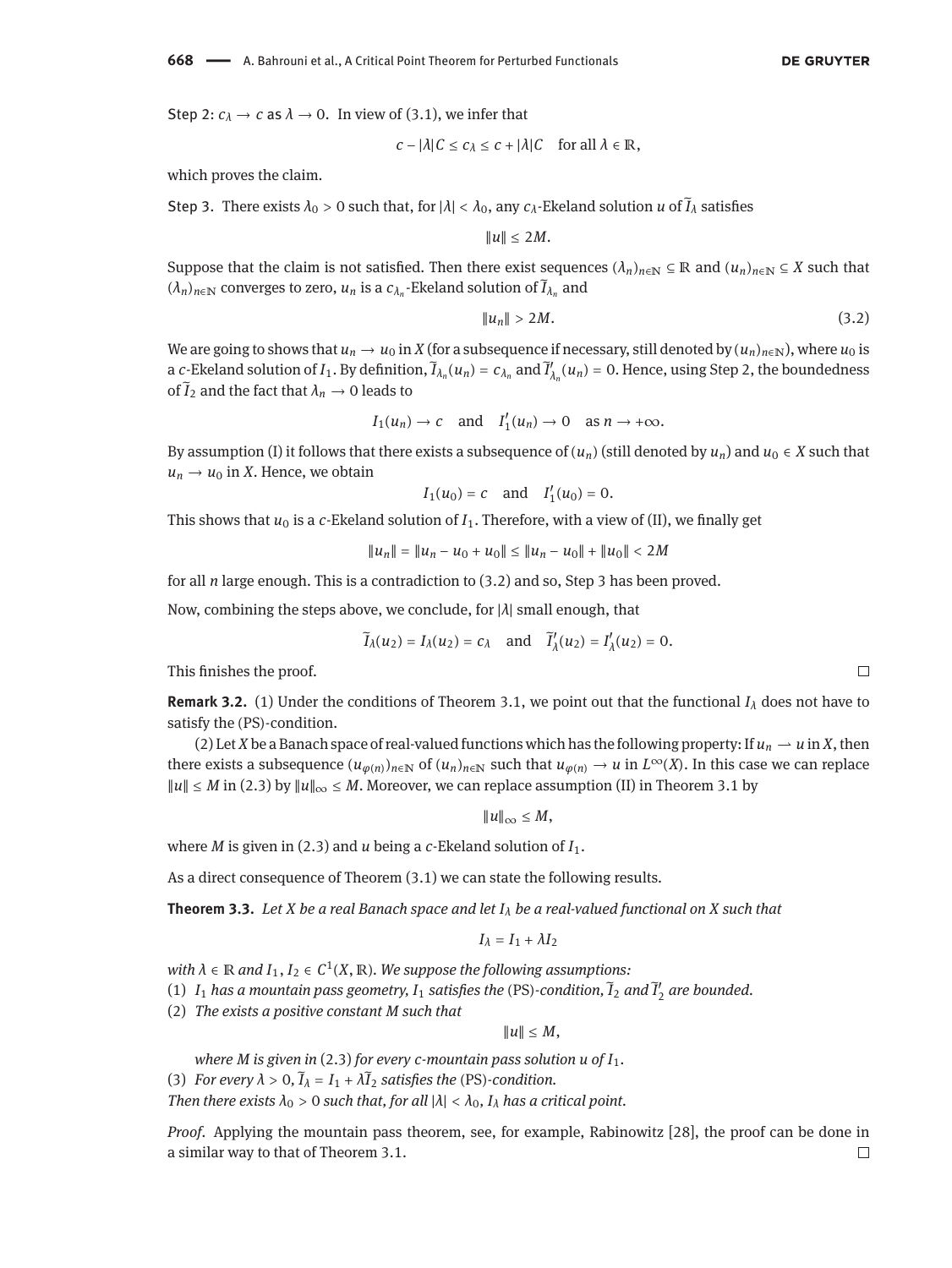#### <span id="page-6-0"></span>**4 Nonhomogeneous Nonlinear Equations in Orlicz–Sobolev Spaces**

In this section we are going to apply the abstract critical point results from Section [3](#page-4-0) to nonhomogeneous nonlinear equations defined in Orlicz–Sobolev spaces. We denote by *E* the generalized Orlicz–Sobolev space  $W_0^1L_\phi(\Omega)$  where we assume [\(2.5\)](#page-4-1) and [\(2.8\)](#page-4-2) introduced in Section [2.](#page-2-0)

We are interested in weak solutions to the nonhomogeneous equation

<span id="page-6-3"></span>
$$
\begin{cases}\n-\operatorname{div}(a(|\nabla u|)\nabla u) = |u|^{p-2}u + \lambda g(x, u) & \text{in } \Omega, \\
u = 0 & \text{on } \partial \Omega,\n\end{cases}
$$
\n(4.1)

where *λ* ∈ ℝ and Ω ⊂ ℝ*<sup>N</sup>* (*N* ≥ 3) is a bounded domain with smooth boundary *∂*Ω. We suppose the following hypotheses:

- <span id="page-6-1"></span>(A)  $1 < p < \varphi_0$  and  $N < \varphi_0$ .
- <span id="page-6-2"></span>(B)  $g(\cdot, \cdot)$  is continuous on  $\overline{\Omega} \times [0, \infty)$ .

The main result of this section is given in the next theorem.

<span id="page-6-4"></span>**Theorem 4.1.** *Assume that conditions* [\(A\)](#page-6-1) *and* [\(B\)](#page-6-2) *are fulfilled. Then there exists*  $\lambda_0 > 0$  *such that for all*  $|\lambda| < \lambda_0$ *problem* [\(4.1\)](#page-6-3) *has at least one weak solution.*

**Remark 4.2.** Problem [\(4.1\)](#page-6-3) has been widely studied in the literature, see, for example, Mihăilescu and Rădulescu [\[23\]](#page-11-3) and Rădulescu and Repovš [\[32\]](#page-11-18) just to mention the main ones. The main novelty in treating problem [\(4.1\)](#page-6-3) is the fact that we assume the main term to be in the equation in order to have an Ekeland structure. We do not assume any other conditions for the perturbed term.

We first introduce the variational setting for problem [\(4.1\)](#page-6-3). We denote by  $I_\lambda: E \to \mathbb{R}$  the energy function of problem defined by

$$
I_{\lambda}(u) = \int_{\Omega} \phi(|\nabla u|) \, dx - \frac{1}{p} \int_{\Omega} |u|^p \, dx - \lambda \int_{\Omega} G(x, u) \, dx,
$$

where  $G(x, s) = \int_0^s$  $\int_{0}^{3} g(x, t) dt$ . Note that under assumptions [\(A\)](#page-6-1) and [\(B\),](#page-6-2) the functional *I*<sub>*λ*</sub>: *E* → ℝ is welldefined, of class  $C^1$  on  $E$  and any critical point of  $I_\lambda$  is a weak solution of problem [\(4.1\)](#page-6-3).

We introduce the functionals  $I_1$ ,  $I_2$ ,  $I_3$ :  $E \rightarrow \mathbb{R}$  defined by

$$
I_1(u) = \int_{\Omega} \phi(|\nabla u|) dx - \frac{1}{p} \int_{\Omega} |u|^p dx,
$$
  
\n
$$
I_2(u) = \int_{\Omega} G(x, u) dx,
$$
  
\n
$$
I_3(u) = \int_{\Omega} \phi(|\nabla u|) dx.
$$

In order to prove Theorem [4.1](#page-6-4) we will use Theorem [3.1](#page-4-4) in combination with Ekeland's variational principle which is the nonlinear version of the Bishop–Phelps theorem.

<span id="page-6-6"></span>**Lemma 4.3.** *Suppose that assumption* [\(A\)](#page-6-1) *is satisfied. Then I*<sup>1</sup> *has an Ekeland geometry property.*

*Proof.* First, we note that by condition [\(2.4\)](#page-3-0) we know that *E* is continuously embedded in the classical Sobolev space  $W_0^{1,\varphi_0}(\Omega)$  and consequently, *E* is continuously embedded in  $L^\infty(\Omega)$ . Hence, there exists *α* > 0 such that

$$
||u||_{\infty} \le \alpha ||u|| \quad \text{for all } u \in E.
$$

The inequality above along with [\(2.7\)](#page-4-5) show that for  $||u|| > 1$  we have

$$
I_1(u)=\int\limits_\Omega \phi(|\nabla u|)\,dx-\frac{1}{p}\int\limits_\Omega |u|^p\,dx\geq \|u\|^{\varphi_0}-\alpha^p|\Omega|\|u\|^p\geq \|u\|^p\big(\|u\|^{\varphi_0-p}-\alpha^p|\Omega|\big).
$$

We set  $\rho > \max(1, (\alpha^p |\Omega|)^{\frac{1}{\varphi_0 - p}})$ . Therefore, since  $p < \varphi_0$ , we obtain

<span id="page-6-5"></span>
$$
I_1(u) \ge \rho^{\varphi_0} - \alpha^p |\Omega| \rho^p = \gamma > 0 \quad \text{for all } \|u\| = \rho.
$$
 (4.2)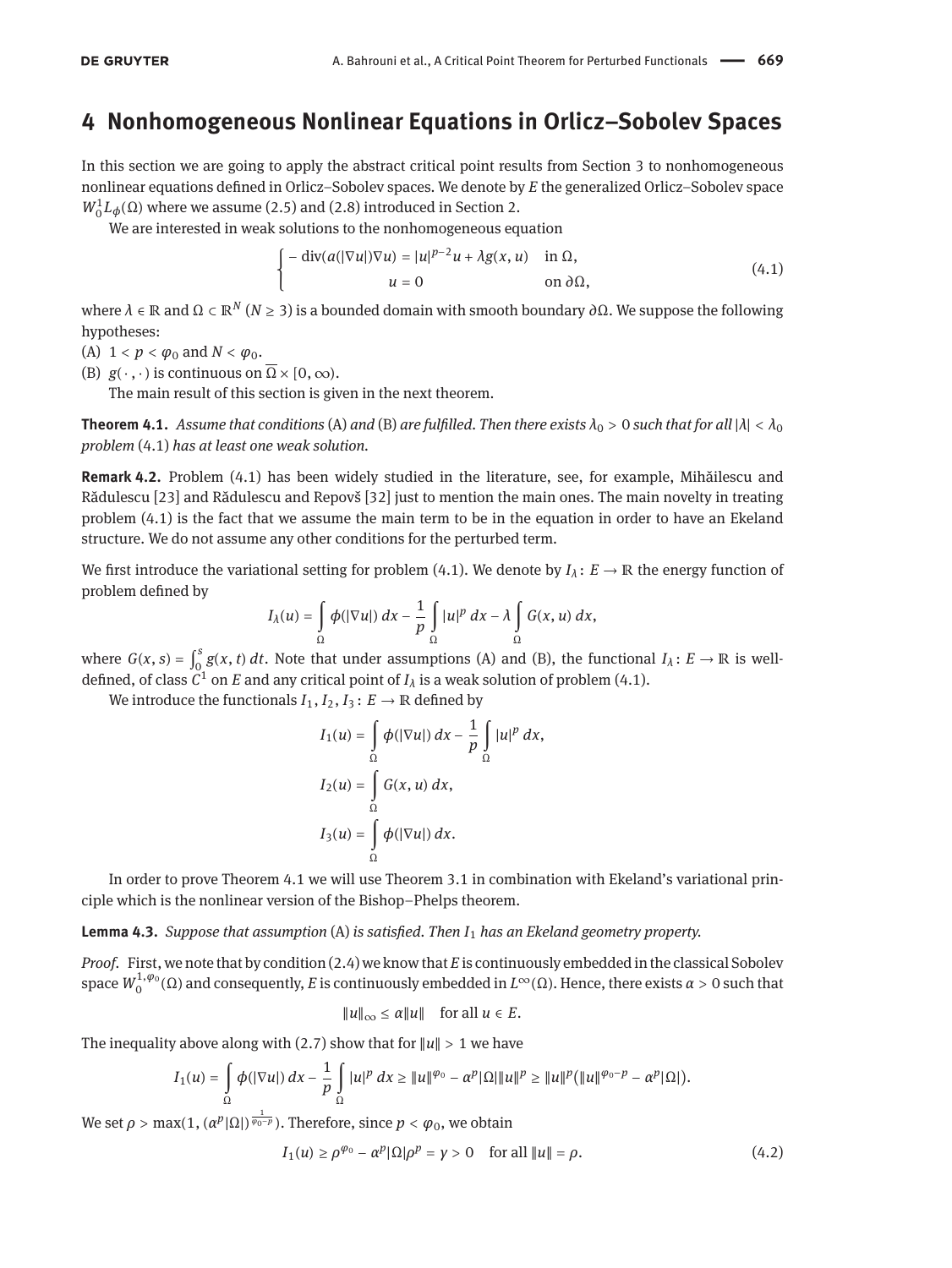Let  $v \in E \setminus \{0\}$ . Then, from [\(2.6\)](#page-4-6) and [\(A\),](#page-6-1) we get

<span id="page-7-0"></span>
$$
I_1(tv) = \int_{\Omega} \phi(t|\nabla v|) dx - \frac{t^p}{p} \int_{\Omega} |v|^p dx \le t^{\varphi_0} \|v\|^{\varphi_0} - \frac{t^p}{p} \int_{\Omega} |v|^p dx < 0
$$
 (4.3)

for all  $t > 0$  small enough. Taking  $F = B(0, \rho)$  and using [\(4.2\)](#page-6-5) as well as [\(4.3\)](#page-7-0), the desired result is shown. Now we will show that *I*<sup>1</sup> satisfies the (PS)-condition.

<span id="page-7-2"></span>**Lemma 4.4.** *Assume that assumption* [\(A\)](#page-6-1) *is fulfilled. Then I*<sup>1</sup> *satisfied the* (PS)*-condition.*

*Proof.* Let  $(u_n)_{n \in \mathbb{N}} \subseteq E$  be a (PS)-sequence of  $I_1$ , that is,

$$
|I_1(u_n)| \le C \quad \text{for all } n \in \mathbb{N} \qquad \text{and} \qquad I'_1(u_n) \to 0 \quad \text{as } n \to \infty
$$

for some  $C > 0$ .

We claim that  $(u_n)_{n\in\mathbb{N}}$  is bounded in *E*. Arguing by contradiction, suppose that the sequence  $(u_n)_{n\in\mathbb{N}}$  is unbounded in *E*. Without loss of any generality, we can assume that  $||u_n|| > 1$  for all  $n \ge 1$ . By relation [\(2.7\)](#page-4-5) we conclude that

<span id="page-7-1"></span>
$$
C \ge I_1(u_n) \ge ||u_n||^{\varphi_0} - C||u_n||^p. \tag{4.4}
$$

From [\(4.4\)](#page-7-1) and assumption [\(A\)](#page-6-1) we see that  $(u_n)_{n\in\mathbb{N}}$  must be bounded. This proves the claim.

As before, by condition [\(2.4\)](#page-3-0), we know that *E* is compactly embedded in *L*∞(Ω). Using this fact and since  $I'_3$ :  $E \to E^*$  is of type  $(S_+)$ , we conclude that  $u_n \to u_0$  in *E*, which shows that the (PS)-condition is satisfied.  $\Box$ 

<span id="page-7-3"></span>**Lemma 4.5.** *Assume that* [\(A\)](#page-6-1) *holds. Then there exists M* > 0 *such that*

‖*u*‖<sup>∞</sup> ≤ *M*

*for every c-Ekeland solution*  $u \in E$  *of*  $I_1$ *.* 

*Proof.* Let  $u \in E$  be a *c*-Ekeland solution of  $I_1$ . Then

$$
I_1(u)=c \quad \text{and} \quad I'_1(u)=0.
$$

Applying the same argument as in the proof of Lemma [4.4,](#page-7-2) we obtain

$$
c \geq \min(\|u\|^{\varphi^0}, \|u\|^{\varphi_0}) - C \|u\|^p,
$$

where *C* is a positive constant. It follows that there exists a positive constant *β* independent of *u* such that ‖*u*‖ ≤ *β*, by condition [\(A\).](#page-6-1) Consequently, since *E* is continuously embedded in *L*∞(Ω), there exists *M* > 0 independent of *u* such that  $||u||_{\infty} \leq M$ .  $\Box$ 

Now, we choose a function  $h \in D(\mathbb{R}^N, \mathbb{R})$  with  $0 \le h \le 1$  in  $\mathbb{R}^N$  such that

$$
h(x) = 1 \quad \text{for } |x| \le 2M \qquad \text{and} \qquad h(x) = 0 \quad \text{for } |x| \ge 4M,
$$

where *M* is given in Lemma [4.5.](#page-7-3) Then the function

$$
\overline{G}(t, u) := h(u(t))G(t, u(t))
$$

is of class  $C^1$  in  $\Omega\times\mathbb R$  and by [\(B\)](#page-6-2) we know that  $\overline{G}(t,\,u)$  and  $\overline{G}_u(t,\,u)$  are bounded on  $\Omega\times\mathbb R.$ Next, we define  $\widetilde{I}_\lambda$ ,  $\widetilde{I}_2: E \to \mathbb{R}$  by

$$
\widetilde{I}_{\lambda}(u) = \int_{\Omega} \phi(|\nabla u|) dx - \frac{1}{p} \int_{\Omega} |u|^p dx - \lambda \int_{\Omega} h(u(x)) G(x, u(x)) dx,
$$
  

$$
\widetilde{I}_{2}(u) = \int_{\Omega} h(u(x)) G(x, u(x)) dx.
$$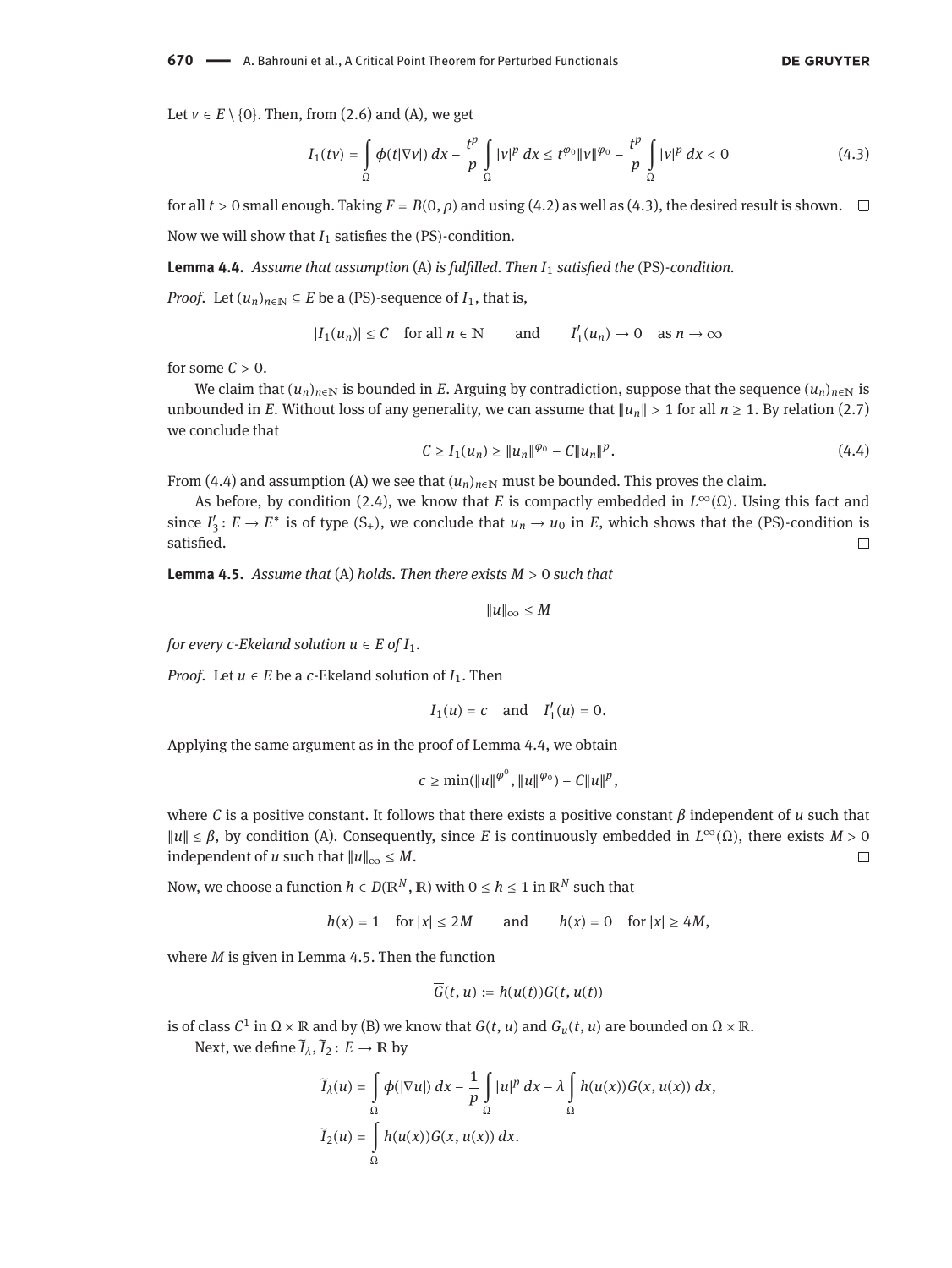<span id="page-8-1"></span>**Lemma 4.6.** *Assume that* [\(A\)](#page-6-1) *and* [\(B\)](#page-6-2) *are fulfilled. Then, for every λ* ∈ ℝ*,* ̃*I<sup>λ</sup> satisfies the* (PS)*-condition.*

*Proof.* Let  $(u_n)_{n \in \mathbb{N}} \subseteq E$  be a (PS)-sequence of  $\tilde{I}_\lambda$ , that is,

 $|\tilde{I}_\lambda(u_n)| \leq C$  for all  $n \in \mathbb{N}$  and  $\tilde{I}$  $\alpha_{\lambda}^{\prime}(u_n) \to 0$  as  $n \to \infty$ 

for some  $C > 0$ .

We claim that  $(u_n)_{n\in\mathbb{N}}$  is bounded in *E*. Arguing by contradiction, we suppose that the sequence  $(u_n)_{n\in\mathbb{N}}$ is unbounded in *E*. Without loss of any generality, we can assume that  $||u_n|| > \max(4M, 1)$  for all  $n \ge 1$ . Due to the boundedness of  $\overline{G}$ , we obtain

$$
C\geq \widetilde{I}_{\lambda}(u_n)\geq \|u_n\|^{\varphi_0}-C\|u_n\|^p.
$$

This shows the claim.

As before, by using the boundedness of  $\overline{G}$  and  $\overline{G}_u$ , the rest of the proof is similar to that in Lemma [4.4.](#page-7-2)  $\Box$ 

*Proof of Theorem [4.1.](#page-6-4)* By the boundedness of  $\overline{G}$  and  $\overline{G}'$ , we know that  $\tilde{I}_2$  and  $\tilde{I}'_2$  are bounded. Then, from Lemmas [4.3,](#page-6-6) [4.4,](#page-7-2) [4.5](#page-7-3) and [4.6,](#page-8-1) we see that assumptions (I)–(III) of Theorem [3.1](#page-4-4) are satisfied. Therefore, the proof is finished.  $\Box$ 

### <span id="page-8-0"></span>**5 Fractional Nonlinear Equations**

In this section we are interested in weak solutions to nonlinear fractional problems. Precisely, we study the fractional equation:

<span id="page-8-3"></span>
$$
\begin{cases} (-\Delta)^s u = \lambda g(x, u) + f(x) & \text{in } \Omega, \\ u = 0 & \text{in } \mathbb{R}^N \setminus \Omega, \end{cases}
$$
 (5.1)

where (−∆) *s* stands for the fractional Laplacian, Ω is a bounded domain with smooth boundary, *s* ∈ (0, 1),  $N < 2s$  and  $\lambda$  is a parameter to be specified.

In the following we suppose the subsequent hypotheses:

<span id="page-8-2"></span>(F)  $f \in L^{\infty}(\Omega)$  and  $f > 0$ .

Our main result in this section reads as follows.

<span id="page-8-4"></span>**Theorem 5.1.** *Assume that conditions* [\(B\)](#page-6-2) *and* [\(F\)](#page-8-2) *are satisfied. Then there exists*  $\lambda_0 > 0$  *such that for all*  $|\lambda| < \lambda_0$ *, problem* [\(5.1\)](#page-8-3) *has at least one weak solution.*

Let

$$
E = \{u \in H^s(\mathbb{R}^N) : u = 0 \text{ in } \mathbb{R}^N \setminus \Omega\}
$$

be endowed with the norm

$$
||u||_E = \left(\int\limits_{\mathbb{R}^{2N}} \frac{|u(x)-u(y)|^2}{|x-y|^{N+2s}}\,dx\,dy\right)^{\frac{1}{2}},
$$

which is a uniformly convex Banach space. The embedding  $X \to L^r(\Omega)$  is continuous for  $r \in [1, 2_s^*]$  and compact for  $r \in [1, 2_s^*]$ , where  $2_s^* = \frac{2N}{N-2s}$ . Further details about the space *E* can be found in the monograph of Molica Bisci, Radulescu and Servadei [\[26\]](#page-11-12)

The energy function  $I_\lambda: E \to \mathbb{R}$  concerning problem [\(5.1\)](#page-8-3) is defined by

$$
I_{\lambda}(u)=\int\limits_{\mathbb{R}^{2N}}\frac{|u(x)-u(y)|^2}{|x-y|^{N+2s}}\,dx\,dy-\lambda\int\limits_{\Omega}G(x,u)\,dx-\int\limits_{\Omega}f(x)u\,dx,
$$

where

$$
G(x, s) = \int\limits_{0}^{s} g(x, t) dt.
$$

The functional  $I_\lambda$  is well-defined, of class  $C^1$  on  $E$  and any critical point of  $I_\lambda$  is a weak solution of problem [\(5.1\)](#page-8-3).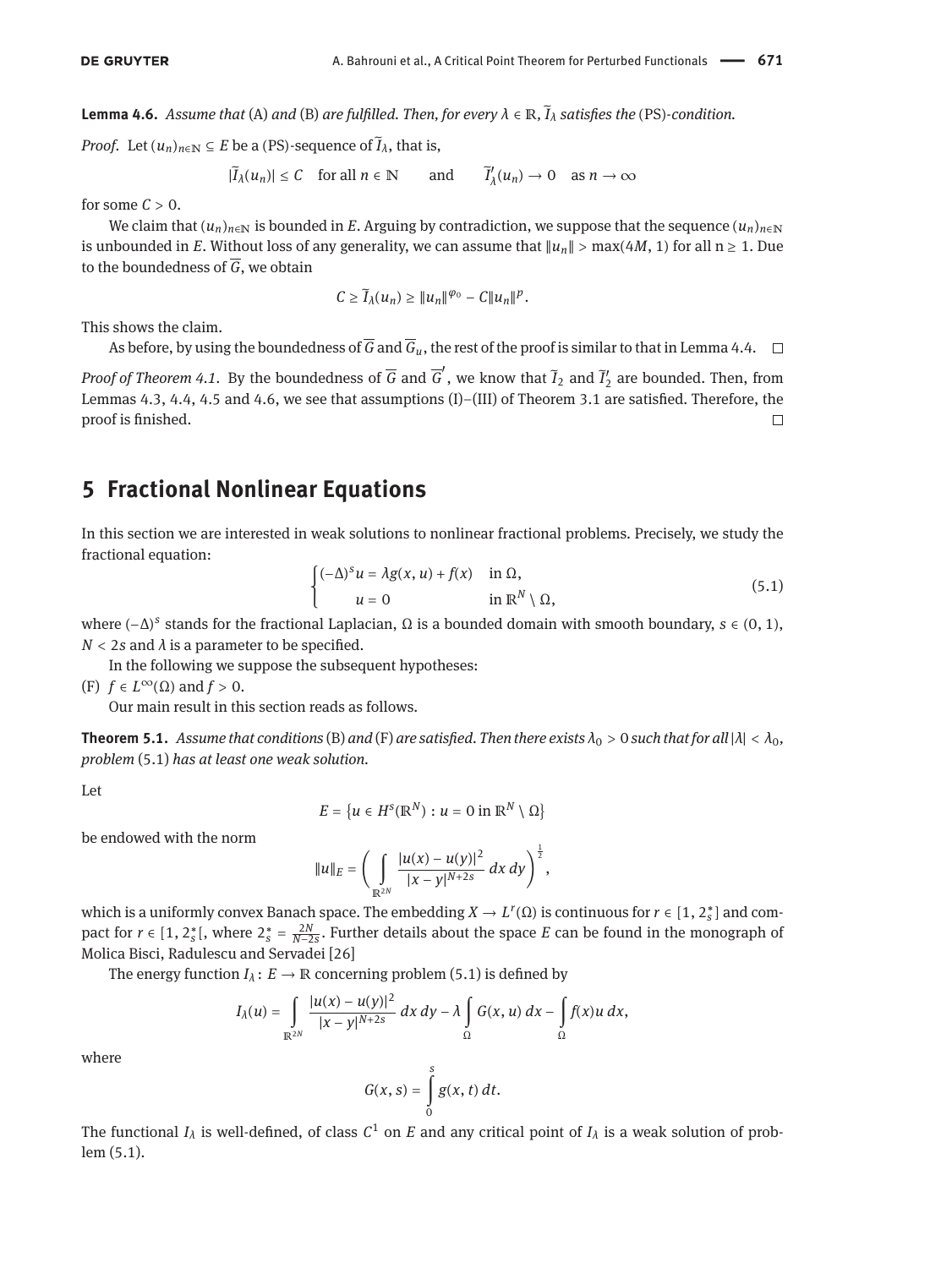$\Box$ 

We define the functionals  $I_1, I_2: E \to \mathbb{R}$  by

$$
I_1(u) = \int_{\mathbb{R}^{2N}} \frac{|u(x) - u(y)|^2}{|x - y|^{N+2s}} dx dy - \int_{\Omega} f(x)u dx,
$$
  

$$
I_2(u) = \int_{\Omega} G(x, u) dx.
$$

**Remark 5.2.** Nonlocal problems like [\(5.1\)](#page-8-3) has been studied by several authors in the past years and it became a large interest due to its applications. Knowing that we cannot refer to all papers dealing with fractional problems, we mention the works of Bahrouni [\[7\]](#page-10-10), Bahrouni and Rădulescu [\[11\]](#page-10-11), Caffarelli, Salsa and Silvestre [\[15\]](#page-11-19), Caffarelli and Silvestre [\[14\]](#page-11-20), El-Manouni, Hajaiej and Winkert [\[17\]](#page-11-21), Molica Bisci and Rădulescu [\[25\]](#page-11-22), Molica Bisci, Rădulescu and Servadei [\[26\]](#page-11-12), Ros, Oton and Serra [\[31\]](#page-11-23), Sire and Valdinoci [\[33\]](#page-11-24) and the references therein. The main novelty in our case is the fact that we do not need to assume any further condition on the nonlinear *g*.

The key role in the proof of Theorem [5.1](#page-8-4) is the application of the abstract critical point theorem developed in Section [3.](#page-4-0) We start with a simple observation.

<span id="page-9-3"></span>**Lemma 5.3.** *Assume that the conditions of Theorem [5.1](#page-8-4) are fulfilled. Then I*<sup>1</sup> *satisfied the* (PS)*-condition.*

*Proof.* The proof follows by standard arguments and is omitted.

<span id="page-9-4"></span>**Lemma 5.4.** *Assume that condition* [\(F\)](#page-8-2) *is satisfied. Then it holds:*

- (i) *I*<sup>1</sup> *has an Ekeland geometry property.*
- (ii) *There exists a positive constant β such that*

$$
||u||_{\infty} \leq M = \beta ||f||_{\infty},
$$

*with u being a c-Ekeland solution of I*1*.*

*Proof.* (i) By Hölder's inequality and condition [\(F\)](#page-8-2) we derive

$$
I_1(u) = ||u||^2 - \int_{\Omega} f(x)u \, dx \ge ||u||^2 - ||f||_2 ||u||_2 \ge ||u||^2 - \beta ||f||_2 ||u|| \ge ||u|| (||u|| - \beta ||f||_2)
$$

for some  $β > 0$ . Setting  $ρ > β$ ||*f*||<sub>2</sub> gives

<span id="page-9-0"></span>
$$
I_1(u) \ge \rho^2 - \beta \|f\|_2 \rho = \gamma > 0 \quad \text{for all } \|u\| = \rho.
$$
 (5.2)

Let  $v \in E \setminus \{0\}$  be such that  $v > 0$ . Then, by condition [\(F\),](#page-8-2) we get

<span id="page-9-1"></span>
$$
I_1(tv) \le t^2 \|v\|^2 - t \int_{\Omega} f(x)v \, dx < 0 \quad \text{for } t \text{ small enough.} \tag{5.3}
$$

Taking  $F = B(0, \rho)$  and using [\(5.2\)](#page-9-0) as well as [\(5.3\)](#page-9-1), the assertion follows.

(ii) Let *u* be any *c*-Ekeland solution of  $I_1$ . We construct the barrier  $w \in E$  such that

(−∆) *<sup>s</sup>w* ≥ 1 in Ω,  $w \ge 0$  in  $\Omega^c$ ,  $w < C$  in  $\Omega$ .

where *C* is a positive constant depending only on diam $(\Omega)$ .

Now, let  $v(x) = ||f||_{\infty} w(x)$ . Then we clearly have

$$
(-\Delta)^s u \le (-\Delta)^s v
$$
 and  $u = 0 \le v$  in  $\Omega^c$ .

Thus, by the comparison principle, we have  $u \le v$  in  $\Omega$ . In particular,

<span id="page-9-2"></span>
$$
u \le C \|f\|_{\infty} \quad \text{in } \Omega. \tag{5.4}
$$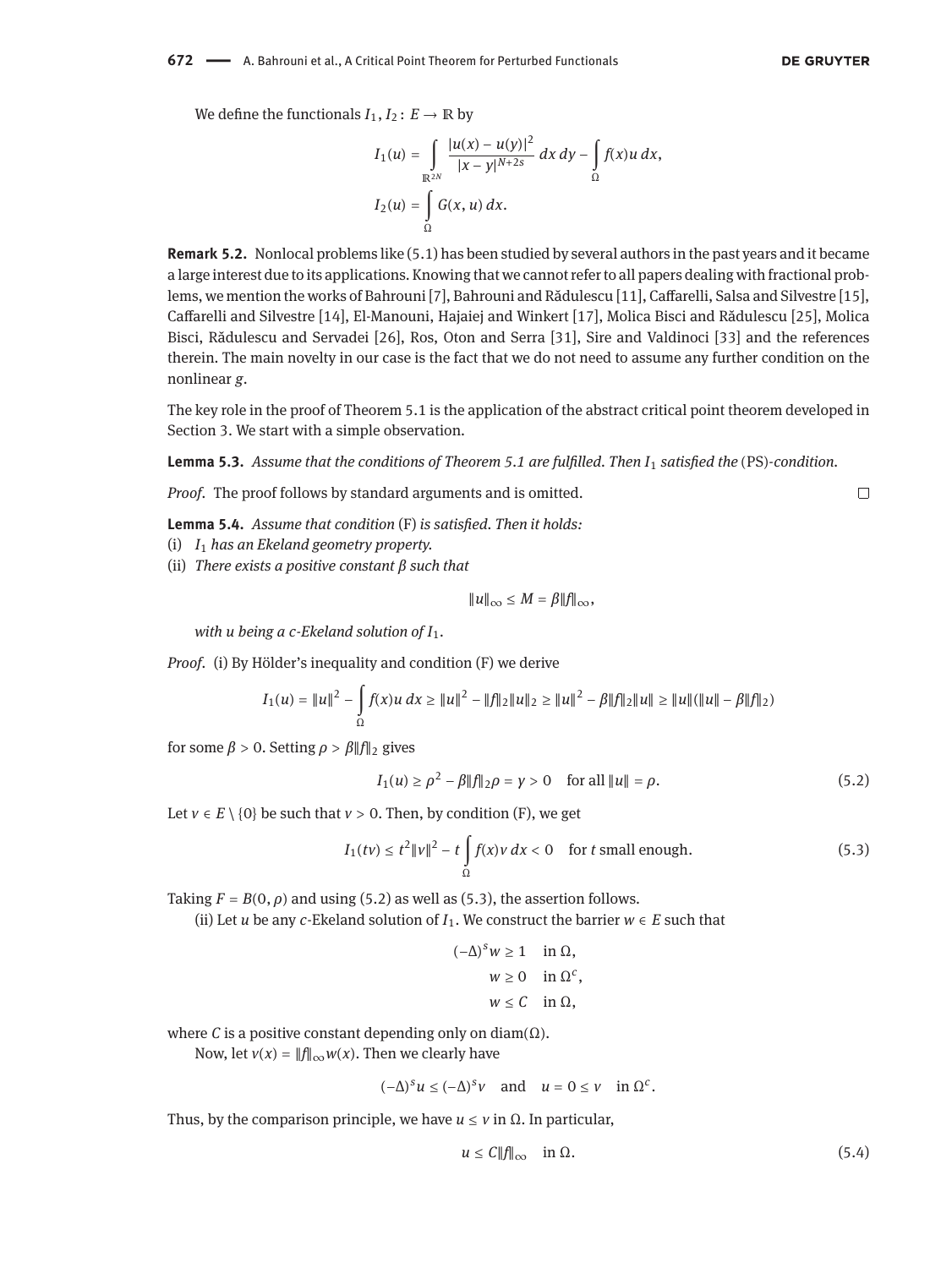Applying the same argument to (−*u*), we infer that

<span id="page-10-12"></span>
$$
-u \le C \|f\|_{\infty} \quad \text{in } \Omega. \tag{5.5}
$$

Combining [\(5.4\)](#page-9-2) and [\(5.5\)](#page-10-12), we get our desired result.

As we did in Section [4](#page-6-0) we now choose a function  $h \in D(\mathbb{R}^N, \mathbb{R})$  with  $0 \le h \le 1$  in  $\mathbb{R}^N$  such that

$$
h(x) = 1
$$
 for  $|x| \le 2M$  and  $h(x) = 0$  for  $|x| \ge 4M$ ,

Then the function

$$
\overline{G}(t, u) := h(u(t))G(t, u(t))
$$

is of class  $C^1$  in  $Ω \times ℝ.$  Moreover, by assumption [\(B\),](#page-6-2) we see that  $\overline{G}(t,u)$  and  $\overline{G}_u(t,u)$  are bounded on  $Ω \times ℝ.$ Now we introduce the functionals  $\widetilde{I}_\lambda, \widetilde{I}_2 \colon E \to \mathbb{R}$  defined by

$$
\widetilde{I}_{\lambda}(u) = \int_{\mathbb{R}^{2N}} \frac{|u(x) - u(y)|^2}{|x - y|^{N+2s}} dx dy - \lambda \int_{\Omega} h(u(x)) G(x, u) dx - \int_{\Omega} f(x)u dx,
$$
  

$$
\widetilde{I}_{2}(u) = \int_{\Omega} h(u(x)) G(x, u) dx.
$$

<span id="page-10-13"></span>**Lemma 5.5.** *Suppose that* [\(B\)](#page-6-2) *and* [\(F\)](#page-8-2) *are satisfied. Then, for each λ* ∈ ℝ*,* ̃*I<sup>λ</sup> satisfies the* (PS)*-condition.*

*Proof.* In view of the boundedness of  $\overline{G}(x, u)$  and  $\overline{G}'(x, u)$ , the proof is similar to that in Lemma [4.6.](#page-8-1)  $\Box$ 

*Proof of Theorem 5.1*. By the boundedness of  $\overline{G}$  and  $\overline{G}'$ , we conclude that  $\tilde{I}_2$  and  $\tilde{I}'_2$  are bounded. Then, from Lemmas [5.3,](#page-9-3) [5.4](#page-9-4) and [5.5,](#page-10-13) we verify that conditions (I)–(III) of Theorem [3.1](#page-4-4) are satisfied. Therefore, we have shown the existence of a weak solution of problem [\(5.1\)](#page-8-3).  $\Box$ 

**Funding:** Vicențiu D. Rădulescu acknowledges the support of the Slovenian Research Agency grants P1- 0292, J1-8131, J1-7025, N1-0064, and N1-0083.

#### **References**

- <span id="page-10-8"></span>[1] D. R. Adams and L. I. Hedberg, *Function Spaces and Potential Theory*, Springer, Berlin, 1996.
- <span id="page-10-9"></span>[2] R. A. Adams, *Sobolev Spaces*, Academic Press, New York, 1975.
- <span id="page-10-0"></span>[3] S. Ahmad, A. C. Lazer and J. L. Paul, Elementary critical point theory and perturbations of elliptic boundary value problems at resonance, *Indiana Univ. Math. J.* **25** (1976), no. 10, 933–944.
- <span id="page-10-6"></span>[4] A. Ambrosetti and P. H. Rabinowitz, Dual variational methods in critical point theory and applications, *J. Funct. Anal.* **14** (1973), 349–381.
- <span id="page-10-1"></span>[5] A. Bahri, Topological results on a certain class of functionals and application, *J. Funct. Anal.* **41** (1981), no. 3, 397–427.
- <span id="page-10-2"></span>[6] A. Bahri and H. Berestycki, A perturbation method in critical point theory and applications, *Trans. Amer. Math. Soc.* **267** (1981), no. 1, 1–32.
- <span id="page-10-10"></span>[7] A. Bahrouni, Trudinger–Moser type inequality and existence of solution for perturbed non-local elliptic operators with exponential nonlinearity, *Commun. Pure Appl. Anal.* **16** (2017), no. 1, 243–252.
- <span id="page-10-3"></span>[8] A. Bahrouni, H. Ounaies and V. D. Rădulescu, Infinitely many solutions for a class of sublinear Schrödinger equations with indefinite potentials, *Proc. Roy. Soc. Edinburgh Sect. A* **145** (2015), no. 3, 445–465.
- [9] A. Bahrouni, H. Ounaies and V. D. Rădulescu, Compactly supported solutions of Schrödinger equations with small perturbation, *Appl. Math. Lett.* **84** (2018), 148–154.
- <span id="page-10-4"></span>[10] A. Bahrouni, H. Ounaies and V. D. Rădulescu, Bound state solutions of sublinear Schrödinger equations with lack of compactness, *Rev. R. Acad. Cienc. Exactas Fís. Nat. Ser. A Mat. RACSAM* **113** (2019), no. 2, 1191–1210.
- <span id="page-10-11"></span>[11] A. Bahrouni and V. D. Rădulescu, On a new fractional Sobolev space and applications to nonlocal variational problems with variable exponent, *Discrete Contin. Dyn. Syst. Ser. S* **11** (2018), no. 3, 379–389.
- <span id="page-10-7"></span>[12] T. Bartsch, Infinitely many solutions of a symmetric Dirichlet problem, *Nonlinear Anal.* **20** (1993), no. 10, 1205–1216.
- <span id="page-10-5"></span>[13] T. Bartsch and M. Willem, On an elliptic equation with concave and convex nonlinearities, *Proc. Amer. Math. Soc.* **123** (1995), no. 11, 3555–3561.

 $\Box$